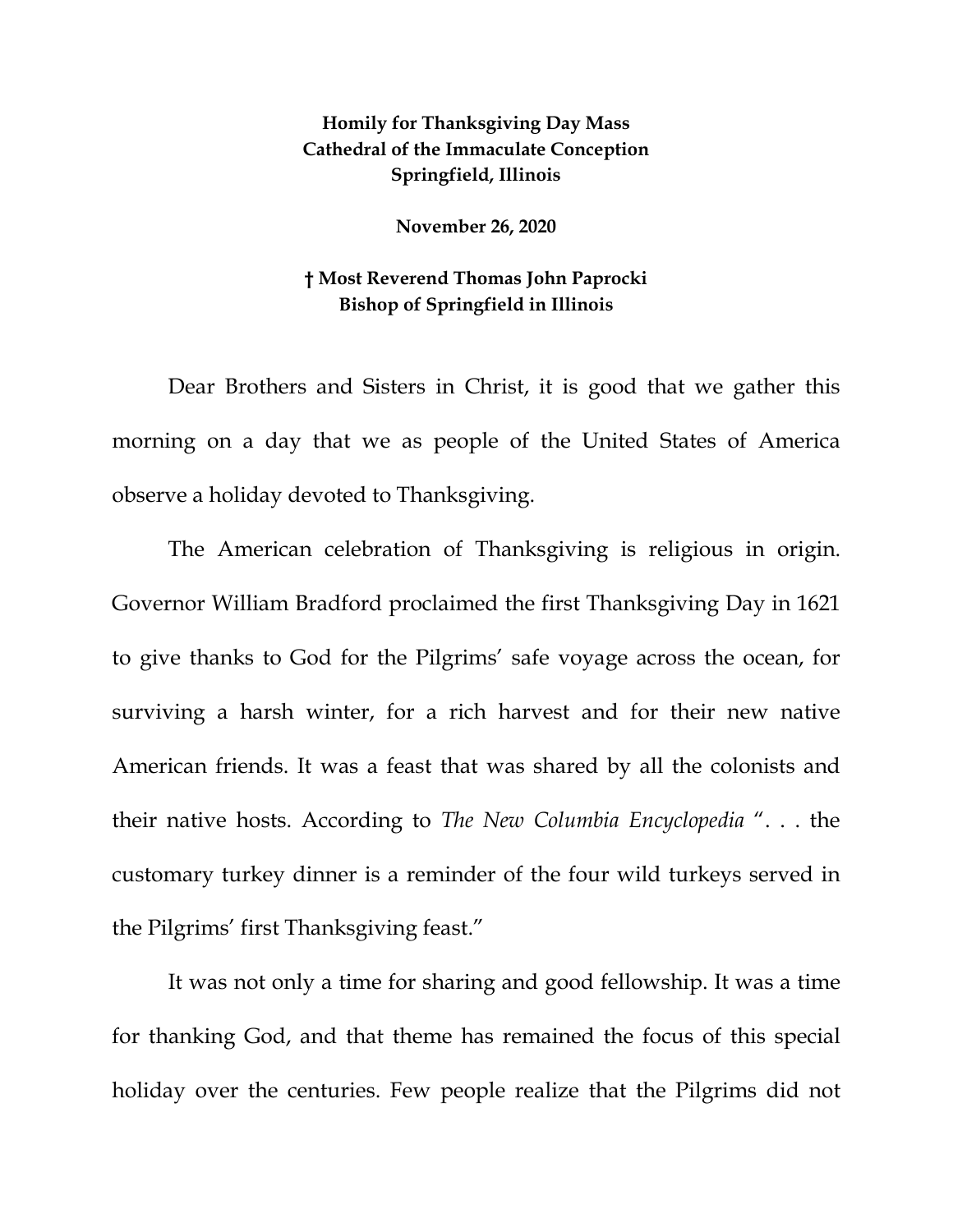celebrate Thanksgiving the next year, or any year thereafter, though some of their descendants later made a "Forefather's Day" that usually occurred on December 21st or 22nd. The Continental Congress in 1777 proclaimed a day of Thanksgiving.

Several Presidents made one-time Thanksgiving holidays. Our first President, George Washington, proclaimed a national day of thanksgiving on November 26, 1789. He recommended that Americans devote the day "to the service of that great and glorious Being who is the beneficent author of all the good that was, that is, or that will be; that we may all then unite in rendering unto Him our sincere and humble thanks for his kind care and protection . . ."

In 1827, Mrs. Sarah Josepha Hale began lobbying several Presidents for the establishment of Thanksgiving as a national holiday, but her lobbying was unsuccessful until 1863 when Abraham Lincoln finally made it a national holiday.

On October 3, 1863, in the midst of our tragic Civil War, President Abraham Lincoln revived what is now an annual tradition of issuing a presidential proclamation of Thanksgiving. President Lincoln asked God to "heal the wounds of the nation and to restore it as soon as may be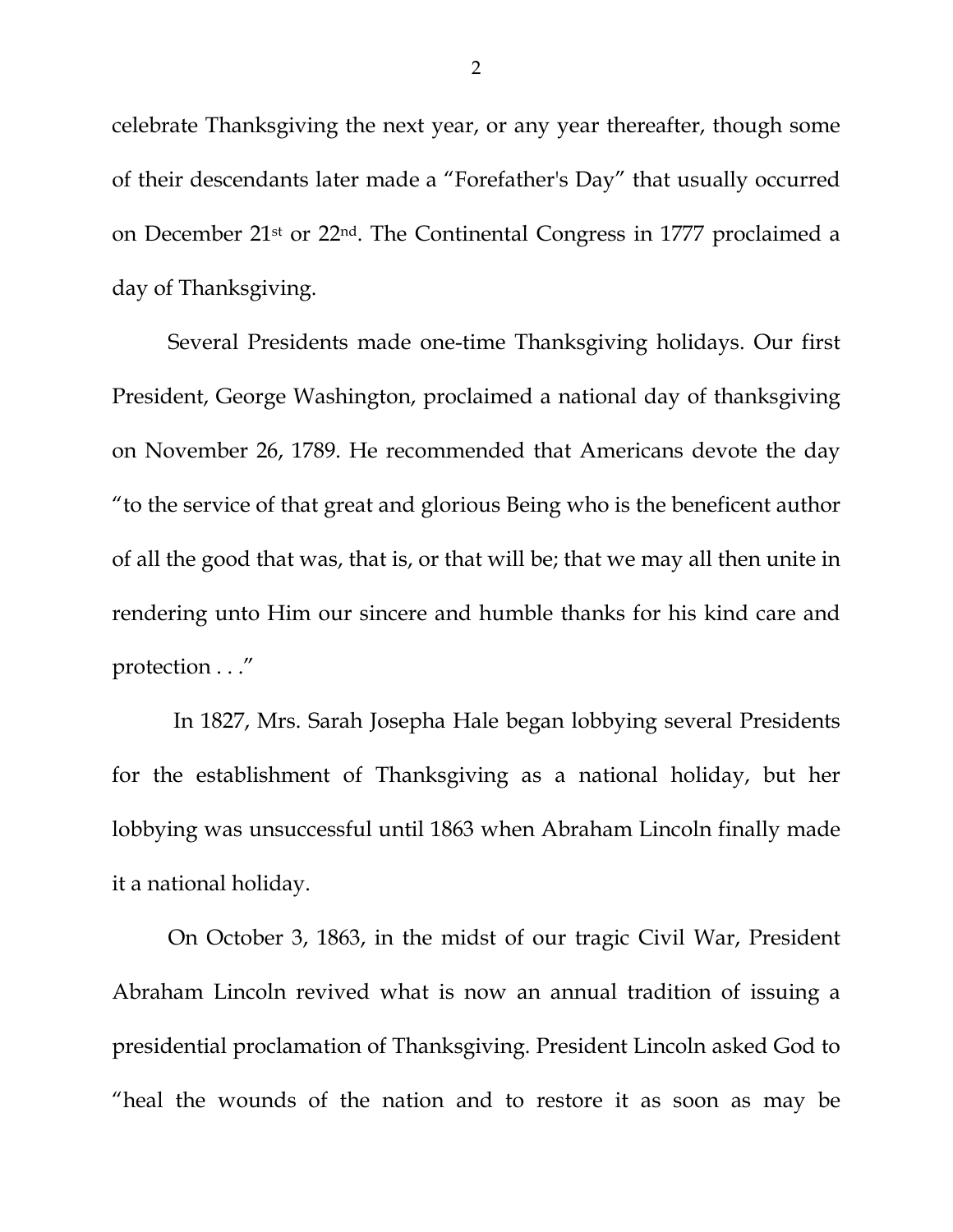consistent with the Divine purposes to the full enjoyment of peace, harmony, tranquility, and Union." Acknowledging the many blessings that we constantly enjoy, President Lincoln proclaimed:

"It has seemed to me fit and proper that these gifts should be solemnly, reverently, and gratefully acknowledged as with one heart and one voice by the whole American people. I do, therefore, invite my fellow citizens in every part of the United States, and also those who are at sea and who are sojourning in foreign lands, to set apart and observe the last Thursday in November as a day of thanksgiving and praise to our beneficent Father who dwells in the heavens."

In celebration of Thanksgiving Day 1902, President Theodore Roosevelt wrote, "Rarely has any people enjoyed greater prosperity than we are now enjoying. For this we render heartfelt and solemn thanks to the Giver of Good; and we seek to praise Him -- not by words only -- but by deeds, by the way in which we do our duty to ourselves and to our fellow men."

On December 26, 1941, President Franklin D. Roosevelt signed a bill into law passed by Congress making Thanksgiving a national holiday and settling it on the fourth (but not final) Thursday in November. Thus we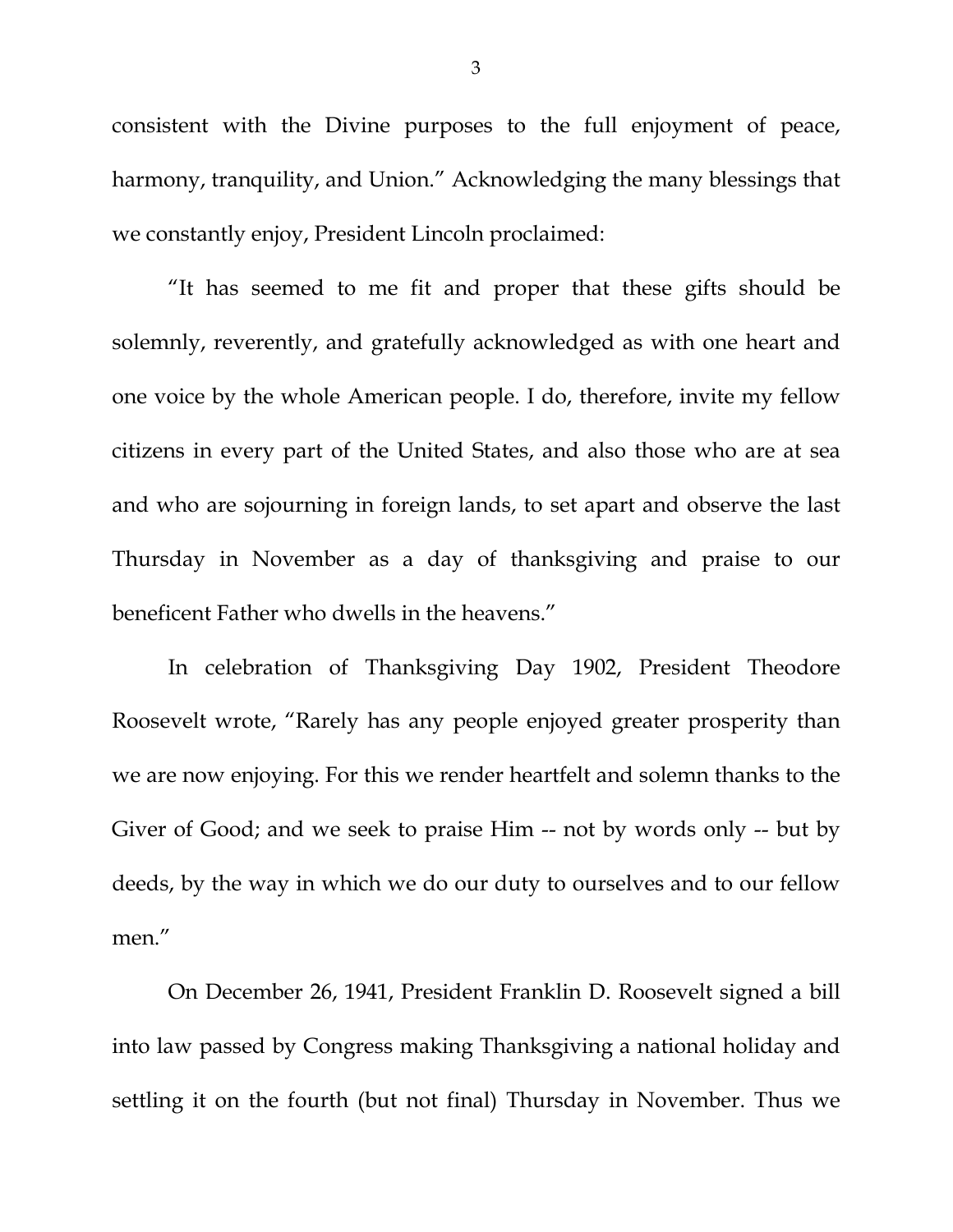continue this great national tradition today, one of the few holidays when people of all faiths and religions can share in the same purpose and customs of the celebration.

Today is indeed a national holiday, yet the essence of this day is nothing new for us as Catholics. By our very nature as disciples of Jesus Christ, we are people of gratitude. We acknowledge that all good things in this life come from God and the primary way that we recognize all that the Lord has given to us is the celebration of the Eucharist. We are people of gratitude.

Gratitude is one of the most attractive virtues a person can have, and fortunately it costs us nothing and requires no skill but the habit of common courtesy! Saying "thank you" is a mark of good manners that parents seek to instill in their children as soon as they are able to talk. Today's national holiday of giving thanks parallels our Christian faith in reminding all of us—not only children—to say thank you to God.

It is fitting that our Gospel passage today (Lk 17:11-19) features an act of gratitude. The Samaritan man returns to the Lord to thank Him for the healing of his leprosy. The Lord is surprised and even disappointed to discover that only one has come back in gratitude. The Lord's reaction tells

4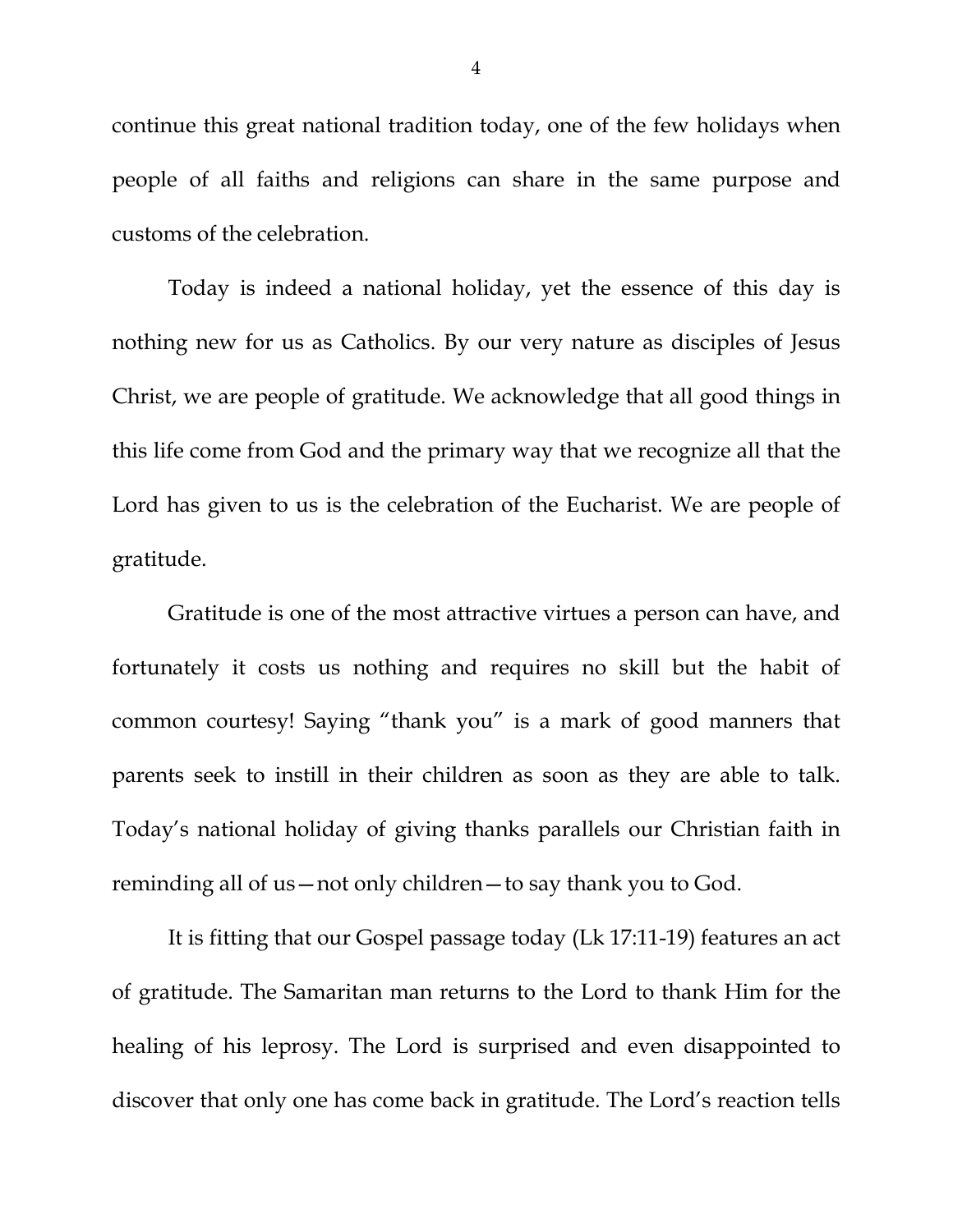us that when we receive a blessing from the Lord, gratitude is an expectation. The Lord goes on to tell the Samaritan that his faith has saved him. Gratitude was a part of the faith that saved him. Gratitude, then, has a saving power. It saves us from the feeling of self-sufficiency that can lead us away from our dependence on the Lord. It saves us from the feeling of entitlement that makes us averse to serving others.

Gratitude does indeed have a saving power and it is a virtue that, when put into practice, will lead to greater holiness. St. Paul knew this to be true. St. Paul often begins his letters with an expression of gratitude as he does in his First Letter to the Corinthians from our second reading today (1 Cor 1:3-9). He writes, "I give thanks to my God always on your account for the grace of God bestowed on you in Christ Jesus."

As children, we were taught to say thank you even when we received something we did not necessarily want. That is still the case even for adults. At different times in our life we will be given our share of illness, tragedy and grief. St. Paul says we should give thanks for whatever we receive.

St. Paul provides us an exceptional example of someone who lived the virtue of gratitude in all circumstances. Whether in good times or in

5